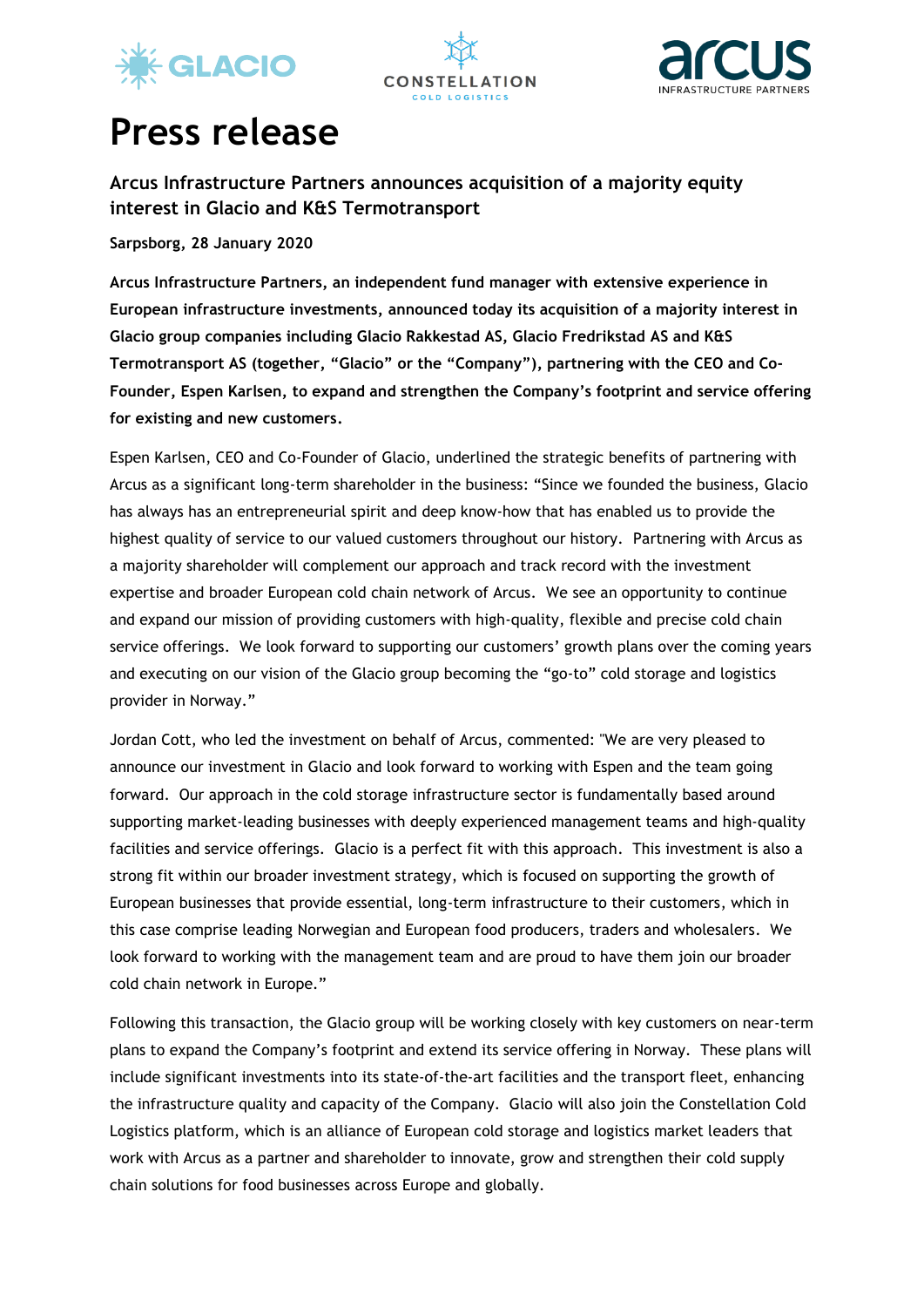





----

#### About Glacio

Glacio and K&S Termotransport are market leaders in third-party cold storage and logistics in Norway. The Glacio group has two modern facilities with attractive and well-connected locations in Fredrikstad and Rakkestad, as well as transport operations based in Sarpsborg. Founded over 40 years ago, the Company has built up a very solid position as a preferred supplier to leading players in the Norwegian food industry. The group aims to provide services of the highest quality and be the preferred 3PL partner in cold storage and transport in Norway.

For further information: [http://glacio.no](http://glacio.no/)

-----

## About Constellation

Constellation is a platform company comprising market-leading cold storage and logistics businesses in Europe. Its aim is to become a European leader in delivering networked high-quality cold chain infrastructure solutions to its food industry customers. The group currently includes Glacio in Norway, Lintelo in the Netherlands and Stockhabo in Belgium, with a total of c. 260,000 pallet positions across eight facilities and a wide range of customers across Europe and globally.

For further information: [www.constellationcold.com](http://www.constellationcold.com/)

----

## About Arcus

Arcus Infrastructure Partners is an independent fund manager focused solely on long-term investments in European infrastructure. Arcus invests on behalf of institutional investors through discretionary funds and special co-investment vehicles and, through its subsidiaries, currently manages investments with an aggregate enterprise value in excess of €14bn (as of 30 September 2019). The Arcus investment track record includes: Forth Ports, TDF, Alpha Trains, Angel Trains and several other leading European infrastructure businesses in the transport, energy and telecommunications space. Arcus targets mid-market, value-add infrastructure investments, with a particular focus on businesses in the transportation, energy and telecommunications sectors.

For further information: [www.arcusip.com](http://www.arcusip.com/)

-----

## NOT FOR PUBLICATION

Note to editors: Please contact Espen Karlsen, Glacio CEO, with any questions e: [espen@glacio.no](mailto:espen@glacio.no)